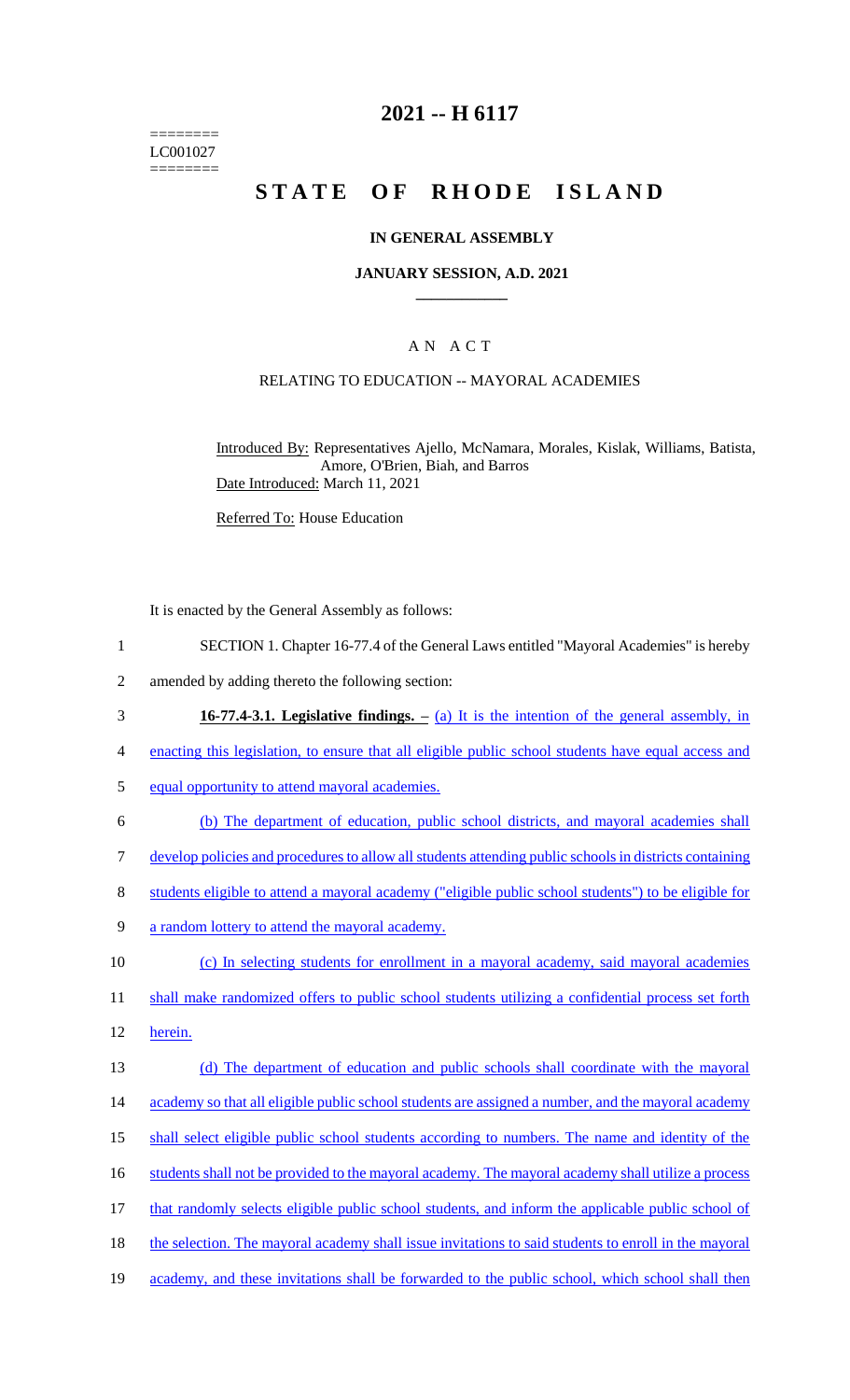- 1 forward the invitations to the students. A student may choose to accept the offer, or reject said
- 2 invitation. In the event a student rejects the invitation to enroll, another student shall be selected
- 3 utilizing the same process, until all available slots for students are filled; provided, that mayoral
- 4 academies shall offer an equal number of enrollments to students from urban and non-urban
- 5 communities.
- 6 (e) The parent and/or guardian of a student may inform the public school that they do not
- 7 want their child considered for placement in a mayoral academy. In such event, the public school
- 8 shall inform the mayoral academy of the parent or guardian's decision, and said student shall not
- 9 be included in the selection process.
- 10 SECTION 2. This act shall take effect upon passage.

#### ======== LC001027 ========